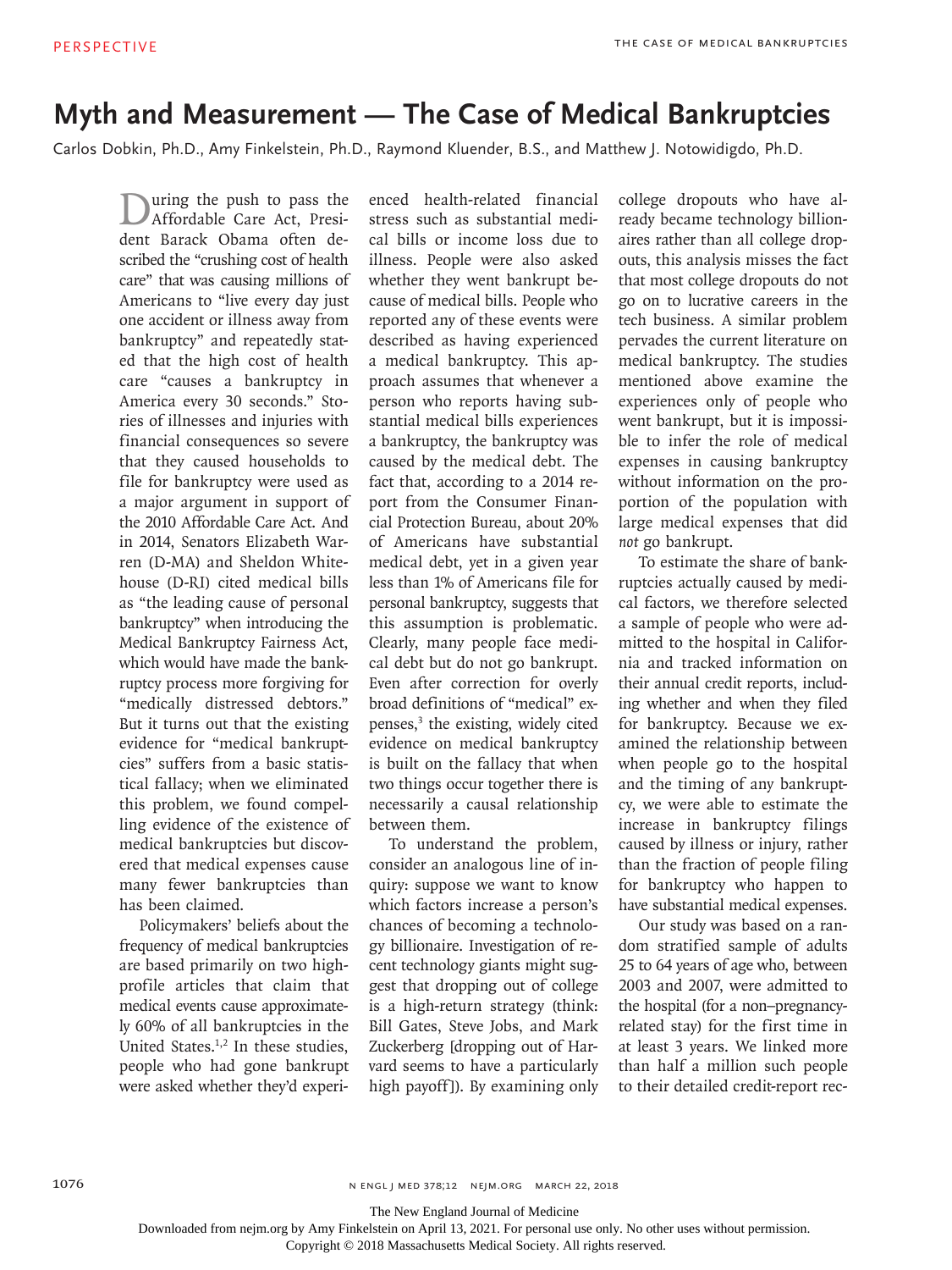ords for each year from the period 2002–2011. The graph shows the results of our analysis.

The results show a clear effect of hospital admission on bankruptcy: the rate of bankruptcies rises sharply in the years after hospital admission, and this change is statistically significant (at conventional levels) both 1 and 4 years after the admission, after which bankruptcies appear to level off. This finding indicates that the expenses that result from the illness or injury that caused the hospital admission — for example, out-of-pocket medical costs and lost labor income — cause some people to file for bankruptcy. However, the magnitude of the bankruptcy effect is much smaller than previously thought: we estimate that hospitalizations cause only 4% of personal bankruptcies among nonelderly U.S. adults, which is an order of magnitude smaller than the previous estimates described above.

We calculated this estimate as follows: the graph shows that, on average, a hospitalization increases the annual probability of going bankrupt in the following 4 years by 0.004. Multiplying this figure by the annual hospitalization rate of 7.8% for our population (which we calculated using the 1999–2010 Medical Expenditure Panel Survey) reveals that 0.031% (0.004×0.078) of the population goes bankrupt each year as the result of a hospitalization. Given that the annual household bankruptcy rate is 0.8% among the nonelderly,<sup>4</sup> hospitalizations cause about  $4\%$   $(0.031 \div 0.8)$  of bankruptcies among nonelderly adults. A similar calculation for a subsample of uninsured adults reveals that even in that population,



**The Effect of Hospitalization on the Likelihood of Filing for Bankruptcy.**

The x axis shows time relative to the index hospital admission. Each data point represents the proportion of people who filed for personal bankruptcy between the year before the start of our credit-report data and the indicated date, after adjustment for any patterns in bankruptcy rates by calendar year. The dashed line shows the estimates from fitting a flexible, nonlinear function quantifying the relationship between the timing of hospital admission and the bankruptcy rate, again with adjustment for calendar-year trends. (More detail on the sample and estimators can be found in Dobkin et al.<sup>4</sup>)

hospitalizations are responsible for only 6% of bankruptcies<sup>4</sup>; for this population, the effect of a hospitalization on the likelihood of bankruptcy is (not surprisingly) larger, but the hospitalization rate is lower than in the overall nonelderly population.

Of course, these results do not cover all potential medical bankruptcies. They do not consider hospitalizations for children or for the elderly — although in other work we found that hospitalizations have no effect on bankruptcy rates among the elderly.4 Our results are also specific to our population — people in California hospitalized for non–childbirth-related conditions who have not had a hospital admission in the previous 3 years (although they may, and often do, have additional admissions over the subsequent years). However, as we have described elsewhere, recent related research using different sample populations (but also using large administrative data sets and a similar research design) also revealed a limited effect of health shocks on bankruptcy rates.4

Perhaps most obviously, our analysis excludes illness and injuries that do not result in a hospital admission. However, our sample of hospitalized people is likely to include most people with large medical expenses: in the Medical Expenditure Panel Survey, we estimated that about 63% of people in the top 5% of annual medical spending (at least \$8,433) had had a hospitalization in that year. This finding suggests that focusing on hospitalized people probably does not lead to vast underestimation of the effect of all illness and injury on bankruptcy rates.

The New England Journal of Medicine

Downloaded from nejm.org by Amy Finkelstein on April 13, 2021. For personal use only. No other uses without permission.

Copyright © 2018 Massachusetts Medical Society. All rights reserved.